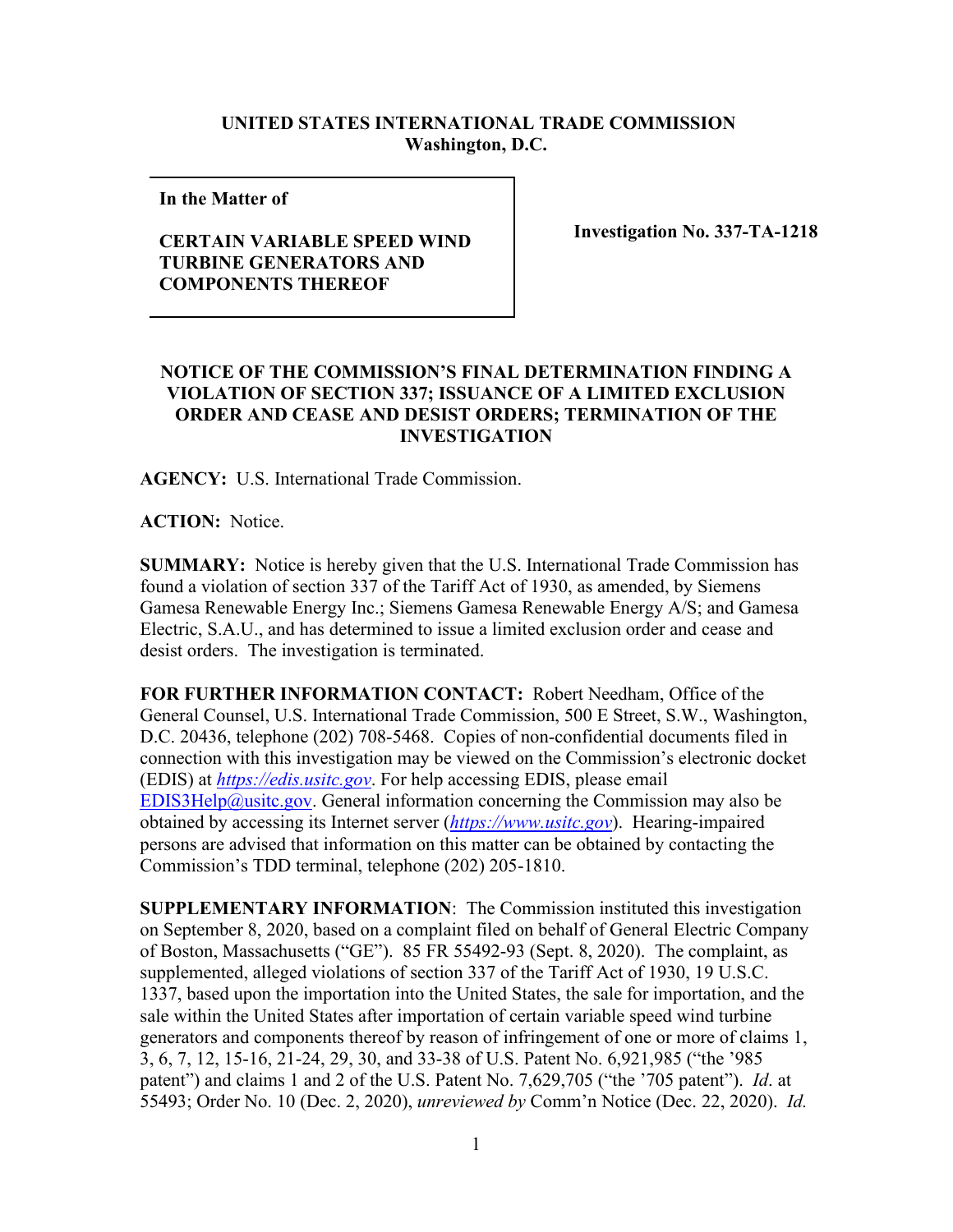The Commission's notice of investigation named as respondents Siemens Gamesa Renewable Energy Inc. of Orlando, Florida; Siemens Gamesa Renewable Energy A/S of Brande, Denmark; and Gamesa Electric, S.A.U. of Zamudio, Spain (collectively, "SGRE"). *Id.* at 26493; 85 FR 55493. The Office of Unfair Import Investigations is not a party to the investigation. *Id*.

The Commission subsequently terminated the investigation with respect to claims 3, 7, 15, 16, 21-24, 36, and 38 of the '985 patent and claim 2 of the '705 patent based on GE's partial withdrawal of the complaint. Order No. 20 (Mar. 30, 2021), *unreviewed by* Comm'n Notice (Apr. 15, 2021) (terminating the investigation with respect to claims 3, 7, 36, and 38 of the '985 patent and claim 2 of the '705 patent); Order No. 24 (Apr. 26, 2021), *unreviewed by* Comm'n Notice (May 17, 2021) (terminating the investigation with respect to claims 15, 16, and 21-24 of the '985 patent). Accordingly, at the time of the Final ID, the remaining asserted claims were claims 1, 6, 12, 29, 30, 33-35, and 37 of the '985 patent and claim 1 of the '705 patent.

The Commission also issued a summary determination that GE satisfied the economic prong of the domestic industry requirement with respect to both asserted patents. Order No. 23 (Apr. 26, 2021), *unreviewed by* Comm'n Notice (May 26, 2021).

On September 10, 2021, the ALJ issued a final initial determination ("Final ID") finding a violation of section 337 with respect to claims 1, 6, 12, 29, 30, 33-35, and 37 of the '985 patent and finding no violation with respect to claim 1 of the '705 patent. Final ID at 147. The Final ID found that GE showed that SGRE induced infringement of claims 1, 6, 12, 29, 30, 33-35, and 37 of the '985 patent and claim 1 of the '705 patent, and that GE showed that it satisfied the technical prong of the domestic industry requirement with respect to both patents. The Final ID also found that SGRE showed that claim 1 of the '705 patent is directed to ineligible subject matter but failed to show that any asserted claim of the '985 patent is invalid or patent ineligible.

On September 22 and 24, 2021, GE and SGRE, respectively, filed petitions for review of the Final ID. GE and SGRE opposed each other's petitions on September 30, 2021, and October 4, 2021, respectively.

On November 12, 2021, the Commission determined to review the Final ID in part. Specifically, the Commission determined to review the following issues: (1) the Final ID's finding that the accused products satisfy the limitation "a second mode of operation comprising the low voltage event" of claims 1, 6, and 12 of the '985 patent; (2) the Final ID's finding that the accused turbines having a doubly-fed induction generator ("DFIG") satisfy the limitation "turbine controller causes the blade pitch control system to vary the pitch of the one or more blades" of claims 1, 6, and 12 of the '985 patent; (3) the Final ID's finding that certain full-converter turbines with later versions of software and DFIG Products infringe claims 29, 30, 33-35, and 37 of the '985 patent; and (4) the Final ID's finding that the accused products satisfy the limitation "during the entire duration of and subsequent to a zero voltage fault that lasts for an undetermined period of time" of claim 1 of the '705 patent. The Commission also determined to take no position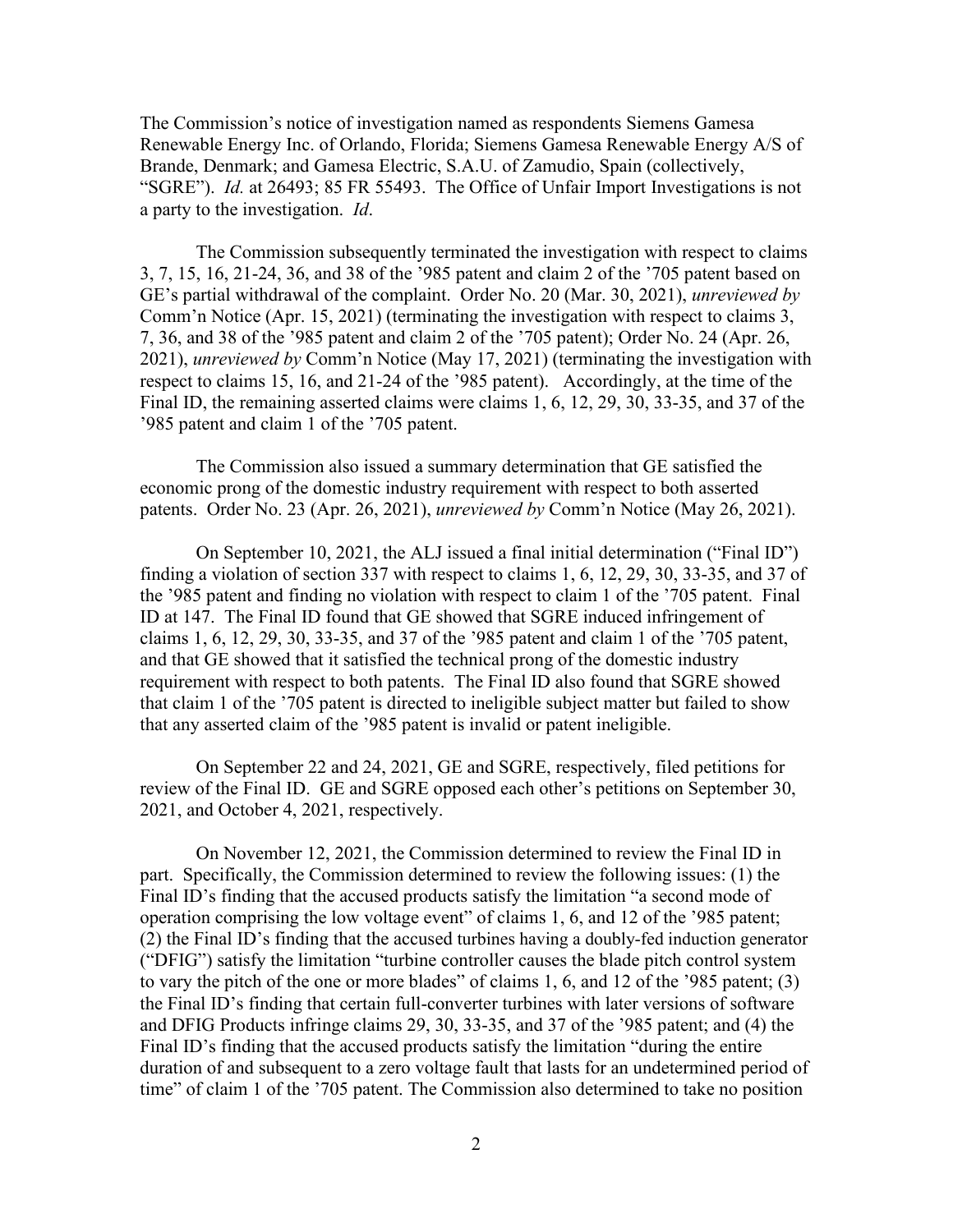on whether GE showed that the accused products satisfy the limitation "during the entire duration of and subsequent to a zero voltage fault that lasts for an undetermined period of time," and therefore affirmed the Final ID's finding of no violation as to claim 1 of the '705 patent based on 35 U.S.C. 101. The Commission did not review any other findings presented in the final ID.

The Commission sought briefing from the parties on six issues and requested briefing from the parties, interested government agencies, and interested persons on remedy, bonding, and the public interest. On December 7, 2021, GE and SGRE filed their initial submissions in response to the Commission's request for briefing. On December 14, 2021, GE and SGRE filed their reply submissions in response to the Commission's request for briefing. The Commission also received submissions from U.S. Representative Paul Tonko; U.S. Representative William Timmons; Senator Patrick Leahy; Senator Tim Scott; Senators John Hoeven, Kevin Cramer, and Kelly Armstong; Senators Charles Grassley and Joni Ernst; Governor Kim Reynolds of Iowa; Governor Laura Kelly of Kansas; RWE Renewables Americas, LLC; Enel Green Power North America, Inc.; Avangrid Renewables, LLC; Allete Clean Energy; Clearway Energy Group, LLC; Algonquin Power & Utilities Corp.; and MidAmerican Energy Company.

Having examined the record of this investigation, including the Final ID, the petitions for review, responses, and other submissions from the parties and the public, the Commission has determined that GE failed to show any accused SGRE products satisfies the limitation "a second mode of operation comprising the low voltage event" found in claims 1, 6, and 12 of the '985 patent. The Commission has further determined that GE failed to show that the accused SGRE DFIG products satisfy the limitation "turbine controller causes the blade pitch control system to vary the pitch of the one or more blades" of claims 1, 6, and 12 of the '985 patent. Finally, the Commission finds that GE showed that the accused full-converter wind turbine generators with earlier versions of software infringe claims 29, 30, 33-35, and 37 of the '985 patent, but that GE did not show that the accused DFIG wind turbines generators or the accused full-converter wind turbine generators with later versions of software infringed those claims. The Commission therefore reverses the Final ID's finding that SGRE infringes claims 1, 6, and 12 of the '985 patent, but finds that GE showed infringement of claims 29, 30, 33-35, and 37 of the '985 patent by the accused full-converter wind turbine generators with earlier versions of software. Accordingly, the Commission finds that GE has shown a violation of section 337 by SGRE with respect to claims 29, 30, 33-35, and 37 of the '985 patent.

The Commission's determinations are explained more fully in the accompanying Opinion. All other findings in the ID under review that are consistent with the Commission's determinations are affirmed.

The Commission has determined that the appropriate form of relief in this investigation is a limited exclusion order with respect to SGRE prohibiting the importation of certain variable speed wind turbine generators and components thereof that are covered by one or more of claims 29, 30, 33-35, and 37 of the '985 patent, and